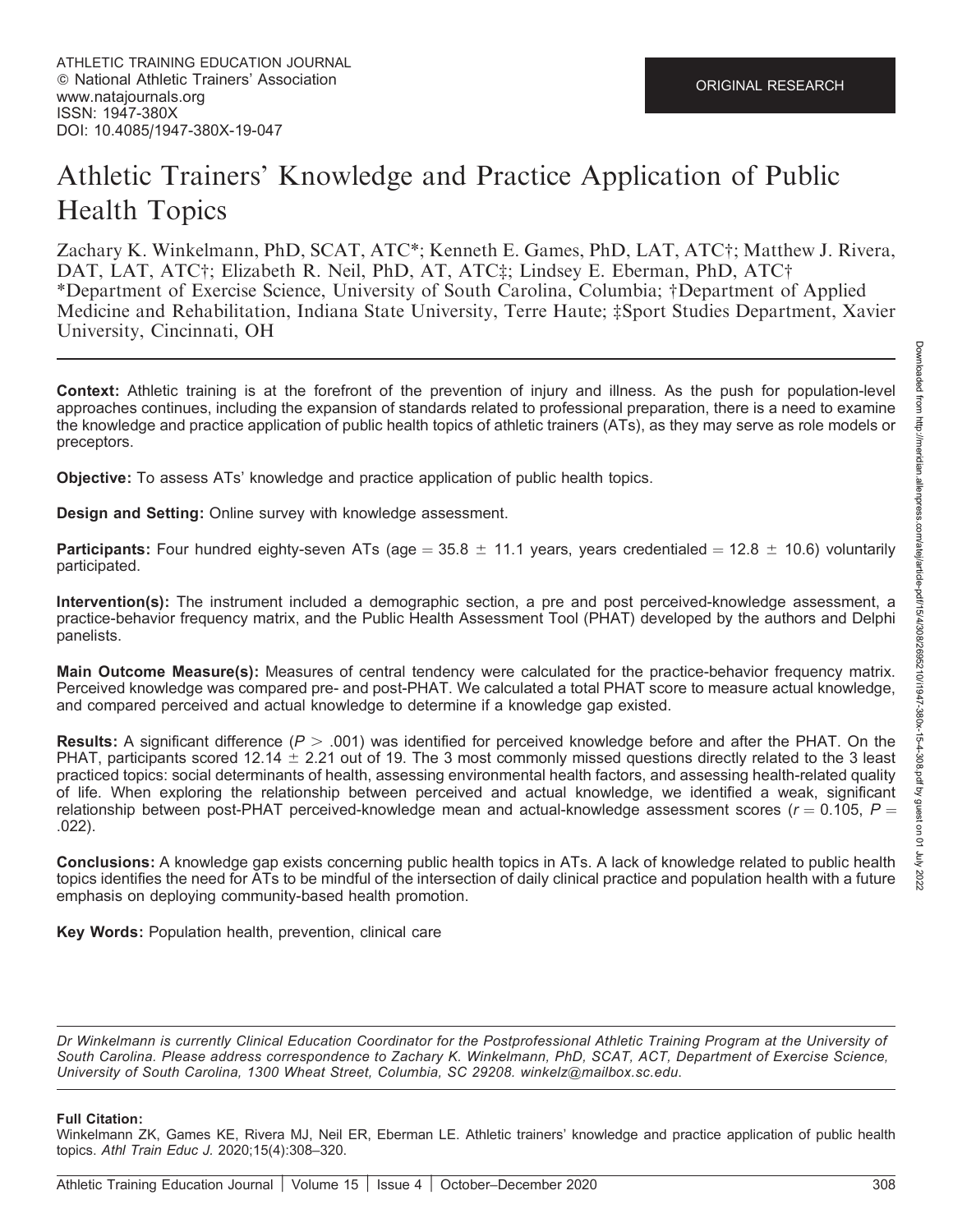## Athletic Trainers' Knowledge and Practice Application of Public Health Topics

Zachary K. Winkelmann, PhD, SCAT, ATC; Kenneth E. Games, PhD, LAT, ATC; Matthew J. Rivera, DAT, LAT, ATC; Elizabeth R. Neil, PhD, AT, ATC; Lindsey E. Eberman, PhD, ATC

#### KEY POINTS

- Athletic trainers report using the social determinants of health, assessing environmental health factors, and assessing health-related quality of life the least in their clinical practice.
- The participants scored poorly on the public health assessment tool and lacked the ability to self-recognize their deficiencies.
- A lack of knowledge related to public health topics may influence one's daily clinical practice and future efforts related to community-based health promotion.

#### INTRODUCTION

Athletic training is at the forefront of injury and illness prevention among health care professions.<sup>1–3</sup> Athletic trainers (ATs) engage with patients on a daily basis to reduce the risk of injury, protect individual wellness, and reduce the burden of injury and illness.<sup>4</sup> However, much of the work around injury prevention and wellness protection in which ATs engage is focused at the individual patient level.2 This approach is effective in addressing the individual needs of specific patients, but diminishes the opportunity to design and implement population-level injury-prevention and wellness-protection systems.3 The integration of population-level systems and interventions is a major component of public health.<sup>5</sup> The Centers of Disease Control and Prevention Foundation define public health as ''the science of protecting and improving the health of families and communities through promotion of healthy lifestyles."<sup>6</sup> Using this definition, the practice of ATs, specifically the injury- and illness-prevention and wellnesspromotion domain of athletic training, clearly aligns athletic training with the realm of public health.<sup>6,7</sup>

Many of the emerging challenges to and profession-wide efforts to promote public health, such as sport-related concussion, $\delta$  osteoarthritis,<sup>9</sup> and sudden cardiac arrest,<sup>10,11</sup> require the implementation and design of policies, procedures, and systems that move beyond individual patient–level care, which practicing  $ATs$  may be unready to fulfill.<sup>2</sup> In an effort to address these potential concerns, the Commission on Accreditation of Athletic Training Education (CAATE) has made additions to the educational standards in professionallevel athletic training programs.<sup>12</sup> The new educational standards for professional-level athletic training programs state that students must have foundational knowledge in a range of topics, including epidemiology and public health, that is either required as prerequisite coursework or delivered during the curriculum of the program.<sup>12</sup> Although these changes to the educational standards address the challenges for future ATs, it is unknown if the practicing AT has the requisite knowledge in public health to effectively protect patients from the negative health consequences of the emerging challenges of sport-related concussion, osteoarthritis, and sudden cardiac arrest. It is also vital to explore the role of the practicing AT, not only in regards to patient care, but additionally as the AT serves as a role model or preceptor

through clinical education to athletic training students through social learning theory, as imitation of behavior leads to future optimal results.<sup>13</sup>

Previous research has established that ATs often have a knowledge gap, or a disconnected relationship between their perceived confidence in athletic training related knowledge, skills, and abilities and their actual knowledge measured through knowledge assessments.14–17 However, to the authors' knowledge no work has examined ATs' perceived and actual knowledge of public health topics necessary to integrate individual-level public health practices before implementing population-level health initiatives. Therefore, the purpose of this study was to assess ATs' knowledge of and practice application of public health topics.

## METHODS

## Study Design

To assess ATs' knowledge and practice behaviors related to public health topics, we designed a cross-sectional study using a Web-based survey (Qualtrics, Inc, Provo, UT). Indiana State University Institutional Review Board deemed this study exempt.

## Public Health Assessment Tool Development

No current measurements of knowledge or practice behaviors related to public health are available in the literature, and as such, the authors, with assistance from a Delphi panel, designed the Public Health Assessment Tool (PHAT) to match the purposes of the study. The Delphi panel comprised a group of experts with background in epidemiology, public health, sports medicine, and athletic training. The Delphi technique is a method of structuring the collective judgments of a group of experts, conducted through a series of sequential questionnaires, each containing summarized information from earlier responses.18,19 Ten experts (7 ATs, 1 sports medicine physician, and 2 public health educators/researchers) with an average of 17 years of experience (range  $= 7-31$  years of experience) in their respective professions served on the panel.

The panel of experts completed a multiphase process, called rounds, of online review and questionnaires to gather their thoughts and opinions on the content for the instrument. After being posed with the research question and specific aims for the study, the initial round asked the Delphi panel to rank a list of 30 public health topics in order of importance that they believed an AT would need to have the knowledge in related to public health. The initial list of 30 public health topics was developed from the Healthy People 2020 topic areas and relevant athletic training literature.20–22 The Delphi panel provided panelists a rationale to explain why they believed the ones they ranked were the most important. Additionally, Delphi panelists had the option to provide any additional topics that were omitted from the list. From the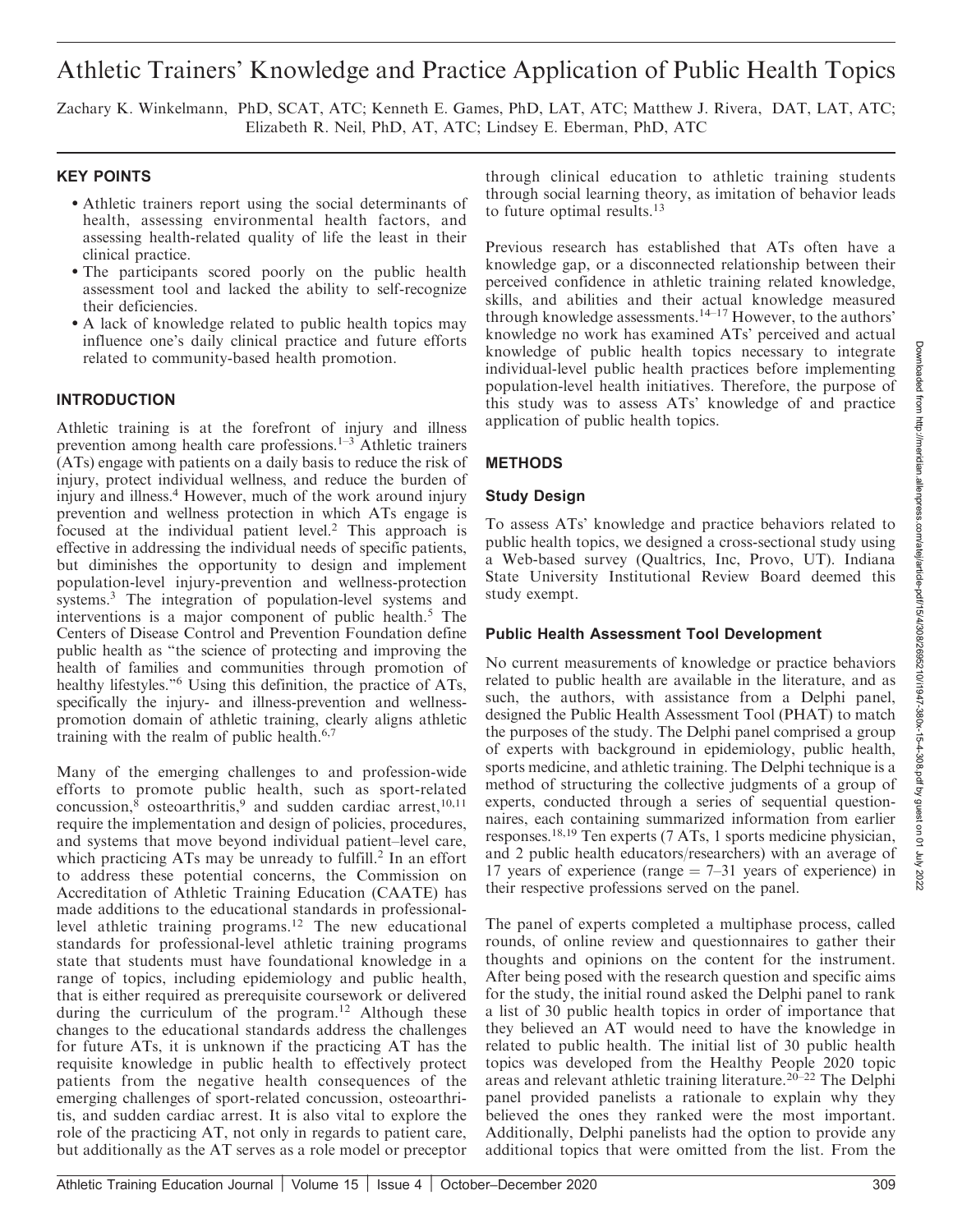responses, the authors were able to identify consensus related to 15 topics, which were transformed into 23 knowledge assessment questions and 18 practice-behavior items. In the second round, the Delphi panelists were e-mailed a copy of the proposed tool, including demographic items. The members were asked to indicate whether each item was adequate as written, should be included in the instrument but must be edited, or should be removed from the instrument.

The primary investigator compiled responses and revised the instrument with 3 knowledge assessment questions removed based on feedback. The PHAT was then transferred into the Web-based platform that would be used for the final study deployment. The Delphi panelists were provided a link containing the PHAT in its entirety to preview the informed consent, participant directions, and instrument flow. Next, the members were provided a questionnaire via a Web-based survey to evaluate the instrument in 3 areas: how the question was worded, how the answer choices were worded, and the appropriateness of the question in the final instrument. Each of the 3 measures were scored on a 5-point Likert scale (*inappropriate*  $= 1$ , *appropriate*  $= 5$ ) with the goal to achieve consensus in each of the 3 measures by scoring an average of 70% (3.5 out of 5 on the Likert scale) or higher from the compiled Delphi panelists' responses. Each of the 20 knowledge assessment questions included an open-ended response box for the Delphi panelist to provide suggestions for revisions. The data from round 3 of the Delphi technique identified consensus at or higher than 70% for 16 of the 20 questions in all 3 variables of interest. One question was omitted from the PHAT based on the feedback, and 3 questions required another round of analysis related to the wording of questions or answers. For items that did not meet consensus during round 3, the authors modified the item and created a new questionnaire with the specific knowledge assessment questions and analysis item. Content consensus was reached after the fourth round of the Delphi technique signifying content validity.

After content consensus from the Delphi panel, the authors used a pilot study to evaluate instrument flow, navigation, and internal consistency for the PHAT. For the pilot study, 200 currently credentialed ATs in good standing from the National Athletic Trainers' Association (NATA) membership database were recruited with a 1-time e-mail with no reminders; the study remained open for 1 week. Six participants completed the pilot study in its entirety. The data were not used for the final statistical analysis and all participants recruited for the pilot study were removed from the potential recruitment list for the final study data collection. The outcomes of the pilot study determined that the 19-question knowledge assessment resulted in strong internal consistency (Cronbach  $\alpha = 0.630$ ). An "itemif'' analysis was used to determine if a change in internal consistency occurred if any of the 19 items were removed. This assessment did not change the internal consistency of the PHAT. Overall, 7 of the 19 questions had a 100% correct response rate from the pilot participants, 1 question had a 0% correct response rate from pilot participants, and no major changes were made to the PHAT before final study distribution.

#### Instrument

The final instrument for this study included a demographic section (5 items), a pre-PHAT perceived-knowledge assessment (5 items), a practice-behavior matrix (Table 1, 18 items), the PHAT developed by the authors and Delphi panelists (19 items), and a post-PHAT perceived-knowledge assessment adapted from the literature (5 items).

The demographic section included items related to the age, years of credentialed athletic training experience, clinical practice setting using the NATA membership database categories, highest level of education, and gender of the participant. The pre- and post-PHAT perceived-knowledge assessment was adapted from the literature.<sup>23</sup> The PHAT contained a 19-item, multiple-choice actual-knowledge assessment that included both knowledge-retrieval (returning information) and knowledge-use (making care decisions) items. Finally, the practice-behavior matrix asked participants to identify how frequently, if at all, they implemented each of the public health topics into their clinical practice. The anchors for the matrix included never, daily, weekly, monthly, every 6 months, annually, unsure how to do the task, and task was unnecessary for their job.

## Procedures

After approval from the Institutional Review Board and the pilot study, recruitment e-mails were sent at variable times of day to 6466 ATs who were members of the NATA on February 5, 2019, with 5 reminder e-mails sent weekly; the final reminder was sent on March 4, 2019, and the study closed on March 11, 2019. After electronically indicating informed consent, the participant began the instrument.

## **Participants**

Of the initial 6466 recruitment e-mails sent, 750 ATs opened the survey link (access rate  $= 11.6\%$ ). Of the 750 who opened the link, 666 ATs responded to a portion of the instrument (response rate  $= 10.3\%$  of total recruited population, 88.8% of accessed population) with 500 completed responses collected, meaning that participants completed the final question but could skip questions as they wished according to best practices in survey research (completion rate  $= 75.1\%$ ). During the data extraction process of the 500 completed responses, 12 responses were removed as ineligible (6 did not agree to participate or did not identify as a currently credentialed AT) and 1 response was removed as the participant had finished the instrument but did not answer any of the perceived-knowledge assessment or the PHAT items. A total of 487 participants (35.8  $\pm$  11.1 years old,  $12.8 \pm 10.6$  years of credentialed experience) were included in the analysis. Table 2 shows the background of the participants, which also supports the representativeness of the study itself as well as the profession of athletic training.

## Statistical Analysis

Data were collected and transferred from the Web-based survey platform into custom spreadsheet software (Microsoft Excel 2016; Microsoft Corp, Redmond, WA) for data cleaning. Next, all data were transferred and analyzed using commercially available statistical analysis software (SPSS version 25.0; IBM Inc, Armonk, NY). Measures of central tendency (mean, mode, interquartile ranges, and standard deviations) were calculated for all variables of interest. For the perceived-knowledge assessment, the 5 items included both positive  $(n = 2)$  and negative  $(n = 3)$  question stems that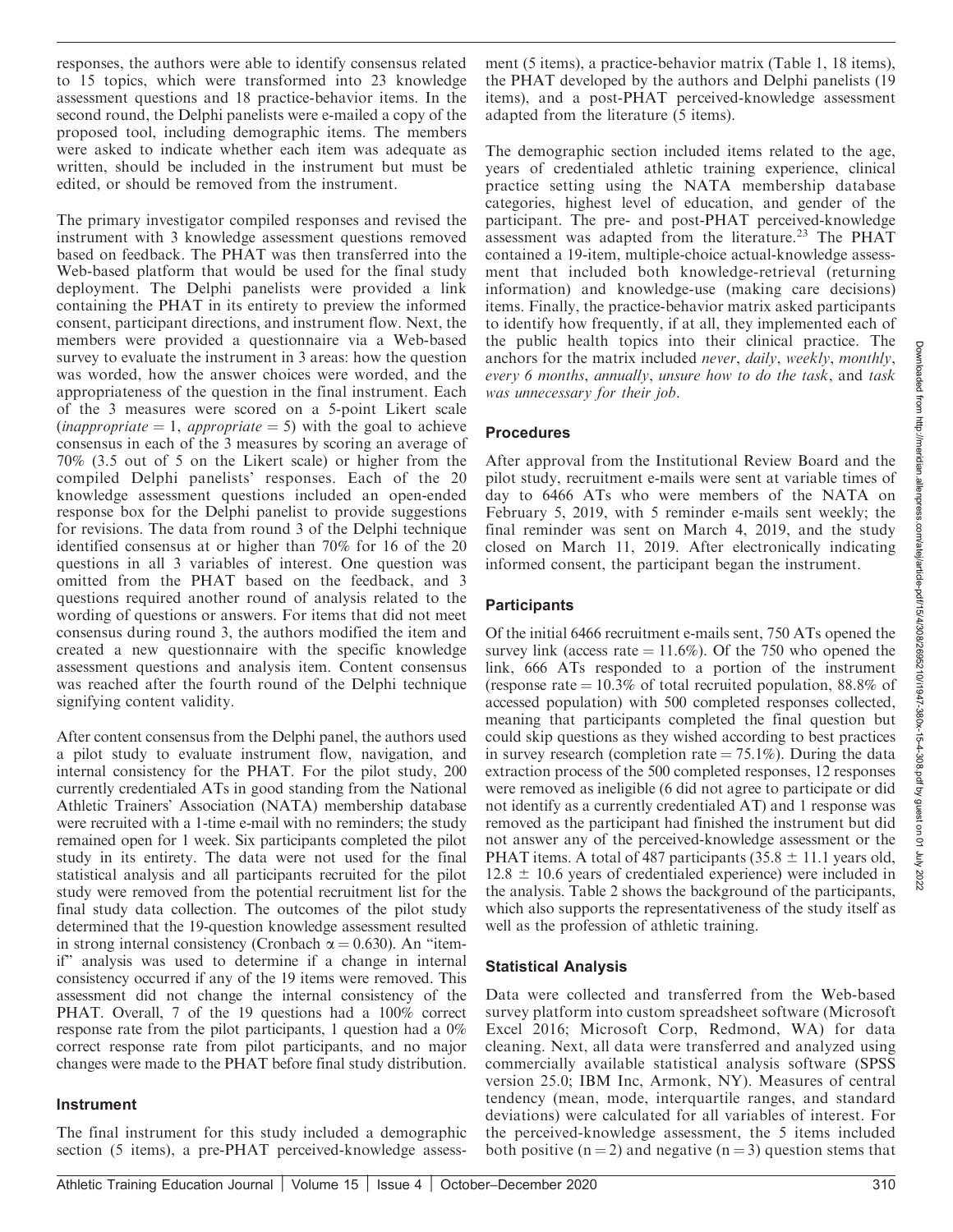| Public Health Task                                                             | Never                | Daily                    | Weekly                | Monthly                              | Every<br>6 Months                                                   | Annually             | How to Do<br>the Task<br>Unsure | Unnecessary<br>for Job                                  | Missing                                             |
|--------------------------------------------------------------------------------|----------------------|--------------------------|-----------------------|--------------------------------------|---------------------------------------------------------------------|----------------------|---------------------------------|---------------------------------------------------------|-----------------------------------------------------|
| Assess environmental health<br>factors                                         | 18(3.7)              | 196 (40.2)               | 93 (19.1)             | 57 (11.7)                            | 22(4.5)                                                             | 24 (4.9)             | 25(5.1)                         | 52 (10.7)                                               | $\circ$                                             |
| Assess health-related quality<br>of life                                       | 27(5.5)              | 154(31.6)                | 121(24.8)             | 66 (13.6)                            | 13(2.7)                                                             | 24 (4.9)             | 26(5.3)                         | 53 (10.9)                                               | 3(0.6)                                              |
| Assess drug and/or medical<br>product safety                                   | 52 (0.7)             | 76 (15.6)                | 75 (15.4)             | 95(19.5)                             | 38(7.8)                                                             | 45 (9.2)             | 18(3.7)                         | 86 (17.7)                                               | 2(0.4)                                              |
| Collect and/or analyze injury<br>surveillance data                             | 65 (3.3)             | 107 (22.0)               | 54 (11.1)             | 56 (11.5)                            | 48 (9.9)                                                            | 71 (14.6)            | 10(2.1)                         | 76 (15.6)                                               | (0)                                                 |
| Create, implement, and/or<br>Discussions related to<br>review policies         | 14(2.9)              | 18(3.7)                  | 32(6.6)               | 104(21.4)                            | 84 (17.2)                                                           | 183 (37.6)           | 1(0.2)                          | 50 (10.3)                                               | 1(0.2)                                              |
| immunizations<br>vaccines and                                                  | 92(18.9)             | 9(1.8)                   | 17(3.5)               | 65 (13.3)                            | 62 (12.7)                                                           | 94 (19.3)            | 9(1.8)                          | 139 (28.5)                                              | (0)                                                 |
| Encourage physical activity<br>and exercise<br>Handwashing                     | $2(0.4)$<br>$8(1.6)$ | 393 (80.7)<br>412 (84.6) | 56 (11.5)<br>36 (7.4) | $\frac{11}{7}$ $\frac{(2.3)}{(1.4)}$ | $\begin{pmatrix} 1 & 0 & 2 \\ 0 & 0 & 0 \\ 4 & 0 & 0 \end{pmatrix}$ | $6(1.2)$<br>$5(1.0)$ | 0(0, 2)                         | $\begin{array}{c} 18 & (3.7) \\ 13 & (2.7) \end{array}$ | $\begin{array}{c} 0 & (0) \\ 1 & (0.2) \end{array}$ |
| Manage mental health<br>illnesses                                              | 34 (7.0)             | 129 (26.5)               | 121(24.8)             | 97(19.9)                             | 32(6.6)                                                             | 20(4.1)              | 13(2.7)                         | 40 (8.2)                                                | (0.2)                                               |
| weight status for patients<br>Manage nutrition and/or                          | 40 (8.2)             | 76 (15.6)                | 127 (26.1)            | 96 (19.7)                            | 36(7.4)                                                             | 20(4.1)              | 6(1.2)                          | 86 (17.7)                                               | $\circ$                                             |
| Perform primary, secondary<br>Mitigate substance abuse<br>and misuse           | 95(19.5)             | 33 (6.8)                 | 56 (11.5)             | 91(18.7)                             | 40 (8.2)                                                            | 46 (9.4)             | 18(3.7)                         | 107(22.0)                                               | 1(0.2)                                              |
| or tertiary prevention for<br>sport-related injuries                           | 4(0.8)               | 311 (63.9)               | 86 (17.7)             | 37(7.6)                              | 5(1.0)                                                              | 5(1.0)               | (0.2)                           | 37 (7.6)                                                | 1(0.2)                                              |
| Evaluate the determinants of<br>Practice proper blood safety<br>considerations | 1(0.2)               | 392 (80.5)               | 49 (10.1)             | 14(2.9)                              | 1(0.2)                                                              | 5(1.0)               | 1(0.2)                          | 24 (4.9)                                                | $\circ$                                             |
| wellness reflective to the<br>Prevent and/or manage<br>patient                 | 23 (4.7)             | 200 (41.1)               | 115(23.6)             | 37(7.6)                              | 8(1.6)                                                              | 9(1.8)               | 49 (10.1)                       | 44 (9.0)                                                | 2(0.4)                                              |
| Promote community health<br>infectious disease<br>outbreaks                    | 29 (6.0)             | 187 (38.4)               | 63 (12.9)             | 62(12.7)                             | 39 (8.0)                                                            | 25(5.1)              | 4(0.8)                          | 78 (16.0)                                               | $\circ$                                             |
| efforts in your surrounding<br>Provide patient education<br>neighborhoods      | 140(28.7)            | 26 (5.3)                 | 21(4.3)               | 68 (14.0)                            | 51 (10.5)                                                           | 57 (11.17)           | 9(1.8)                          | 113(23.2)                                               | 2(0.4)                                              |
| Sexual health and family<br>materials                                          | 25(5.1)              | 165(33.9)                | 116(23.8)             | 85 (17.5)                            | 29 (6.0)                                                            | 30(6.2)              | 2(0.4)                          | 33(6.8)                                                 | 2(0.4)                                              |
| planning discussions                                                           | 158 (32.4)           | 8(1.6)                   | 16(3.3)               | 40 (8.2)                             | 40 (8.2)                                                            | 31(6.4)              | 8(1.6)                          | 185(38.0)                                               | 1(0.2)                                              |
| a Bold text represents the mode for each public health topic behavior.         |                      |                          |                       |                                      |                                                                     |                      |                                 |                                                         |                                                     |

%) a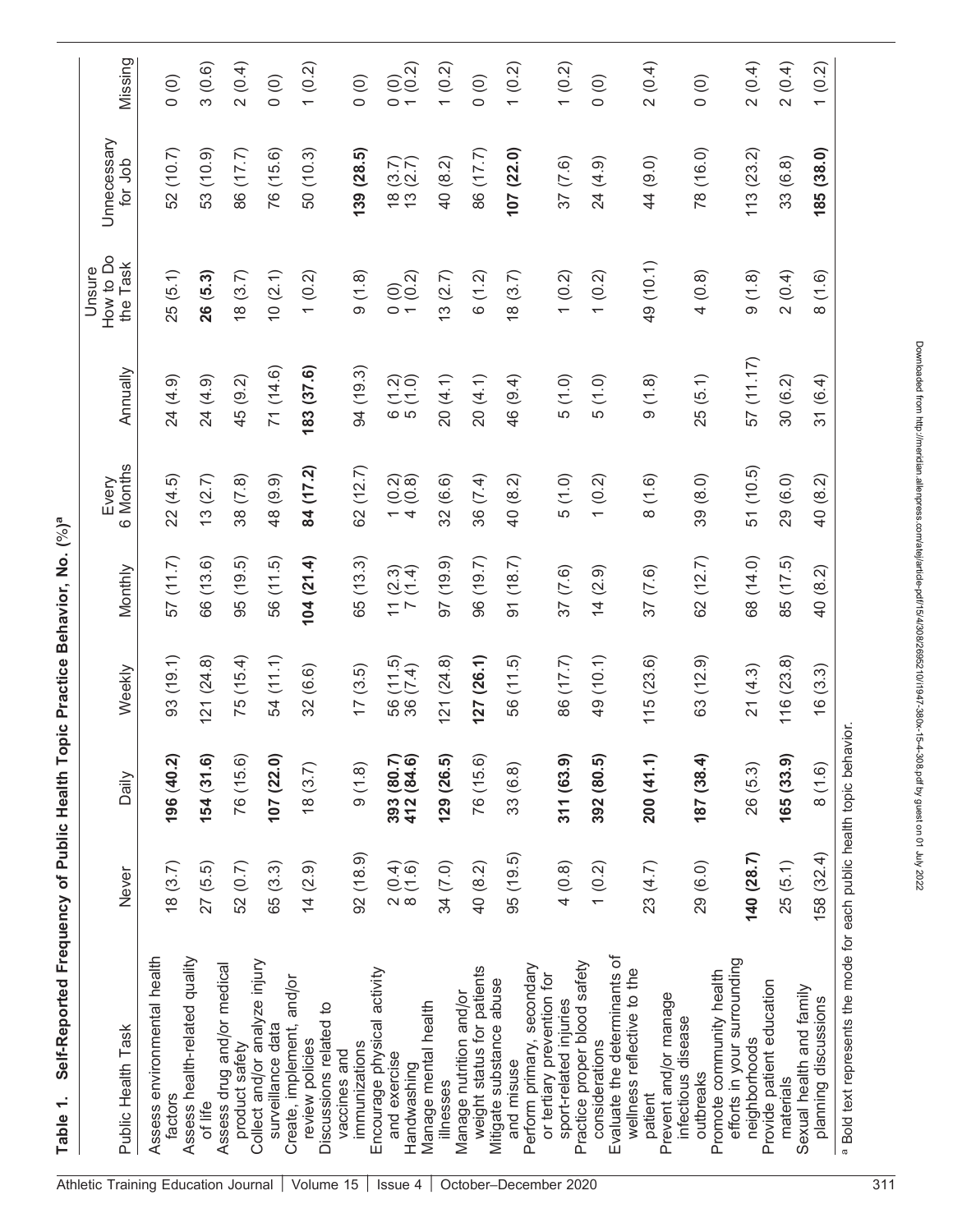#### Table 2. Demographics of Participants

| Parameter                                                    | No. (%)            |
|--------------------------------------------------------------|--------------------|
| Gender                                                       |                    |
| Male                                                         | 192 (39.4)         |
| Female                                                       | 295 (60.6)         |
| Highest level of education                                   |                    |
| Bachelor's                                                   | 128 (26.3)         |
| Master's                                                     | 294 (60.4)         |
| Doctorate                                                    | 65 (13.3)          |
| Clinical practice setting                                    |                    |
| Secondary school                                             | 157 (32.2)         |
| College/university                                           | 152 (31.2)         |
| Clinic/hospital                                              | 70 (14.4)          |
| Education/academia/research                                  | 47 (9.7)           |
| Occupational health/industrial<br><b>Professional Sports</b> | 14(2.9)<br>11(2.3) |
| Amateur/recreational/youth sports                            | 8(1.6)             |
| Independent contractor                                       | 7(1.4)             |
| Health/fitness/sports performance clinic/clubs               | 7(1.4)             |
| Business/sales/marketing                                     | 4(0.8)             |
| Military/law enforcement/government                          | 4(0.8)             |
| Performing arts                                              | 2(0.4)             |
| Unemployed                                                   | 2(0.4)             |
| Missing                                                      | 2(0.4)             |

were reverse score corrected to avoid response bias. The perceived-knowledge questionnaire was calculated as a mean per participant before and after the PHAT. Data were coded for the PHAT with each correct answer counting as 1 and each incorrect or omitted answer as 0. A pairwise comparison was used to evaluate the change in perceived knowledge after the PHAT. A Pearson correlation was used to identify a knowledge gap. The  $\alpha$  level was set at  $P = .05$  a priori.

## RESULTS

#### Practice Behaviors

A majority of participants stated they practiced several skills daily, including handwashing ( $n = 412, 84.6\%$ ) and encouraging physical activity/exercise ( $n = 393, 80.7\%$ ). The public health topic that was most frequently practiced either monthly  $(n = 104, 21.4\%)$ , every 6 months  $(n = 84, 17.2\%)$ , or annually

Table 3. Perceived-Knowledge Assessment

 $(n = 193, 37.6%)$  was related to creating, implementing, and reviewing policies. The topic that had the highest frequency for never being practiced was promoting community health efforts in surrounding neighborhoods ( $n = 140, 28.7\%$ ). On the same note, the 3 topics the participants were most frequently unsure how to implement included evaluating the determinants of wellness reflective to a patient ( $n = 49, 10.1\%$ ), assessing health-related quality of life ( $n = 26$ , 5.3%), and assessing environmental health factors ( $n = 25, 5.1\%$ ). Table 1 provides the full breakdown of public health topics with frequency of reported behaviors from the participants.

#### Knowledge Assessment: Perceived, Actual, Correlation

On the perceived-knowledge assessment, participants ranked themselves at a mean of 4.13  $\pm$  1.00 before the PHAT and at a mean of  $3.95 \pm 1.00$  after the PHAT. A significant difference was identified when comparing the means of the perceived-knowledge assessment before (mean  $= 4.13 \pm 1.00$ ) and after (mean =  $3.95 \pm 1.00$ ) the PHAT, yet it was not clinically meaningful (95% confidence interval  $= 0.12, 0.24; P$ . .001). From the sample, the interquartile ranges for the items ''I know pretty much everything about public health'' (25th percentile  $= 2$ ) and "I do not feel very knowledgeable about public health" (25th percentile  $=$  3) decreased meaning that the participants struggled to identify their perceived knowledge. Upon further evaluation, the participants in the 75th percentile had a reduction in their percentile mean value by 1 data point in those 2 areas meaning that they expressed a heightened self-awareness after completing the PHAT. Table 3 provides a statistical analysis of the 5 perceived-knowledge assessment items at both time points in the study.

On the PHAT (Table 4), the participants scored a 12.14  $\pm$ 2.21 out of 19 (63.89%) with a range of scores between 3 (15.79%) and 18 (94.74%). At face value, the 3 most commonly missed questions on the PHAT directly related to the 3 topics in which the participants were most frequently unsure of how to implement on the practice-behavior matrix. This included evaluating the determinants of wellness reflective to a patient (PHAT question 6, 29.6% correct), assessing environmental health factors (PHAT question 18, 25.7% correct), and assessing health-related quality of life (PHAT question 14, 3.5% correct). When exploring the relationship between perceived and actual knowledge, we identified a knowledge gap based upon a poor relationship (r

Downloaded from http://meridian.allenpress.com/atel/article-pdf15/4/308/2695210/1947-380x-15-4-308.pdf by guest on 01 July 2022 Downloaded from http://meridian.allenpress.com/atej/article-pdf/15/4/308/2695210/i1947-380x-15-4-308.pdf by guest on 01 July 2022

|                                                                                                           | Pre  |      |              |      |      | Post |      |      |            |             |
|-----------------------------------------------------------------------------------------------------------|------|------|--------------|------|------|------|------|------|------------|-------------|
|                                                                                                           |      |      | Percentile   |      |      |      |      |      | Percentile |             |
| Item                                                                                                      | Mean | Mode | 25th         | 50th | 75th | Mean | Mode | 25th | 50th       | 75th        |
| I know pretty much everything about public health                                                         | 3.43 |      |              |      | 5    | 3.05 |      |      |            |             |
| I do not feel very knowledgeable about public health<br>Among my colleagues, I am one of the "experts" on | 4.52 | 5    | $\mathbf{3}$ | 5    | 6    | 4.38 | 5    | 3    | 5          | $5^{\circ}$ |
| public health.                                                                                            | 3.34 | 4    | 2            | 3.5  | 4    | 3.26 | 4    | 2    | 3          | 4           |
| Compared to most other athletic trainers, I know less<br>about public health                              | 4.76 | 4    | 4            | 5    | 6    | 4.61 | 4    | 4    | 5          | 6           |
| When it comes to public health, I really do not know<br>a lot.                                            | 4.57 | 5    | 3            | 5    | 6    | 4.43 | 5    | 3    | 5          | 6           |

Abbreviation: IQR, interquartile range.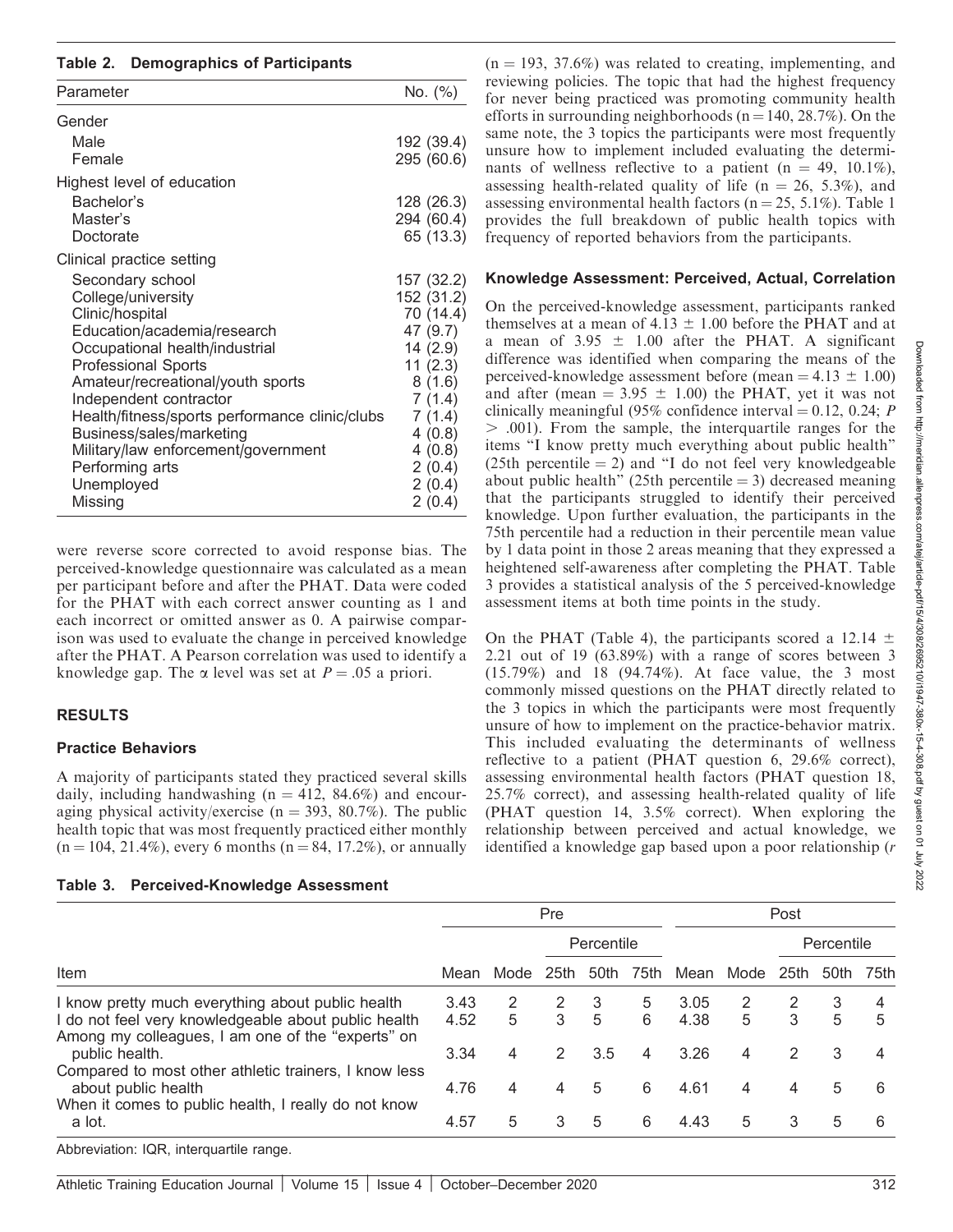#### Table 4. Public Health Assessment Tool

| Question                                                                                                                                                                                                                                                                                                                                                                                                                                                      | <b>Correct Answer</b>                                                                                                                                                                                                                                 | No. Correct<br>(% ) |
|---------------------------------------------------------------------------------------------------------------------------------------------------------------------------------------------------------------------------------------------------------------------------------------------------------------------------------------------------------------------------------------------------------------------------------------------------------------|-------------------------------------------------------------------------------------------------------------------------------------------------------------------------------------------------------------------------------------------------------|---------------------|
| 1. What are best practices to prevent widespread<br>outbreak of an infectious disease in your athletic<br>training facility?                                                                                                                                                                                                                                                                                                                                  | Cover all wounds, ensure availability of<br>adequate soap and hot water, and clean<br>shared spaces (household, athletic<br>equipment, and athletic training facility) $^{24}$                                                                        | 425 (87.3)          |
| 2. A 15-year-old female patient asks about the<br>human papillomavirus (HPV) vaccine during<br>treatment for an unrelated condition. How do you<br>respond related to sexual health and vaccine<br>discussions?                                                                                                                                                                                                                                               | The vaccination should be given to both boys<br>and girls around the age of 13 or prior to<br>sexual activity if earlier <sup>25-27</sup>                                                                                                             | 408 (83.8)          |
| 3. According to the literature, which of the following<br>statements consists of potential long-term<br>consequences following a lateral ankle sprain?                                                                                                                                                                                                                                                                                                        | Decreased quality of life, decreased physical<br>activity, and accelerated onset of ankle joint<br>osteoarthritis <sup>28</sup>                                                                                                                       | 417 (85.6)          |
| 4. How can athletic trainers promote healthy eating<br>in a secondary school?                                                                                                                                                                                                                                                                                                                                                                                 | Collaborate with decision makers who create<br>policy related to monitoring and limiting the<br>food sold in vending machines, snack bars,<br>and sporting events <sup>29</sup>                                                                       | 439 (90.1)          |
| 5. Compared to non-Hispanic white adults, a<br>greater proportion of black/African American<br>adults have a higher prevalence of asthma.<br>Which of the following is a contributing factor for<br>the health disparity of asthma in black/African<br>American adults?                                                                                                                                                                                       | A greater proportion of black adults versus<br>white adults living in an urban housing<br>complex with frequent pest exposure <sup>30,31</sup>                                                                                                        | 269 (55.2)          |
| 6. Which statement identifies a health care disparity<br>as it relates to socioeconomic status?                                                                                                                                                                                                                                                                                                                                                               | Men and women with less than a high school<br>education could expect to live 8-9 years less<br>than individuals with a bachelor's degree or<br>higher <sup>32-34</sup>                                                                                | 144 (29.6)          |
| 7. What is the athletic trainer's most common role<br>in injury surveillance?                                                                                                                                                                                                                                                                                                                                                                                 | To serve as an educated and experienced data<br>collector who identifies, diagnoses, and<br>reports conditions as they occur in a<br>systematic manner <sup>35</sup>                                                                                  | 298 (61.2)          |
| 8. A NCAA student-athlete on the track team<br>reports to preparticipation physical exams at the<br>beginning of the school year. The patient reports<br>using cannabidiol (CBD oil), a product of the<br>cannabis plant, to manage his seizure disorder.<br>The student-athlete is also on the United States<br>track team, which has told him that he may<br>continue using the CBD oil. What are the<br>appropriate "next steps" for the athletic trainer? | Instruct the patient to see their neurologist<br>about other medications as the NCAA has a<br>strict ban on cannabis products despite CBD<br>oil being excluded from the 2018 World Anti-<br>Doping Agency List <sup>36</sup>                         | 277 (56.9)          |
| 9. What is the socioecological framework of public<br>health?                                                                                                                                                                                                                                                                                                                                                                                                 | A model that considers the complex interplay<br>between individual, relationship, community,<br>and societal factors. The interacting factors in<br>the model illustrate how factors at one level<br>influence factors at another level <sup>37</sup> | 324 (66.5)          |
| 10. What is the MOST important consideration when<br>providing patients written home care instructions<br>regarding their injury?                                                                                                                                                                                                                                                                                                                             | Providing instructions in the written home<br>language of the patient and caregivers <sup>38</sup>                                                                                                                                                    | 387 (79.5)          |
| 11. Which of the following sport safety guidelines is<br>recommended to prevent pitching-related injuries<br>in pediatric (age 0-18) baseball players?                                                                                                                                                                                                                                                                                                        | Pitchers between 15 and 18 years of age<br>should throw no more than 90 pitches per<br>game and pitch no more than 2 games per<br>week <sup>39</sup>                                                                                                  | 323 (66.3)          |
| 12. Which of the following is considered a self-<br>preparation act related to suicidal ideation that<br>an athletic trainer should discuss with an at-risk<br>patient?                                                                                                                                                                                                                                                                                       | Patient gives their valuables away <sup>40</sup>                                                                                                                                                                                                      | 411 (84.4)          |
| 13. When advising about exercise and physical<br>activity, what are the national recommendations<br>for children and adolescents (ages 6-17)?                                                                                                                                                                                                                                                                                                                 | 60 minutes daily <sup>41,42</sup>                                                                                                                                                                                                                     | 337 (69.2)          |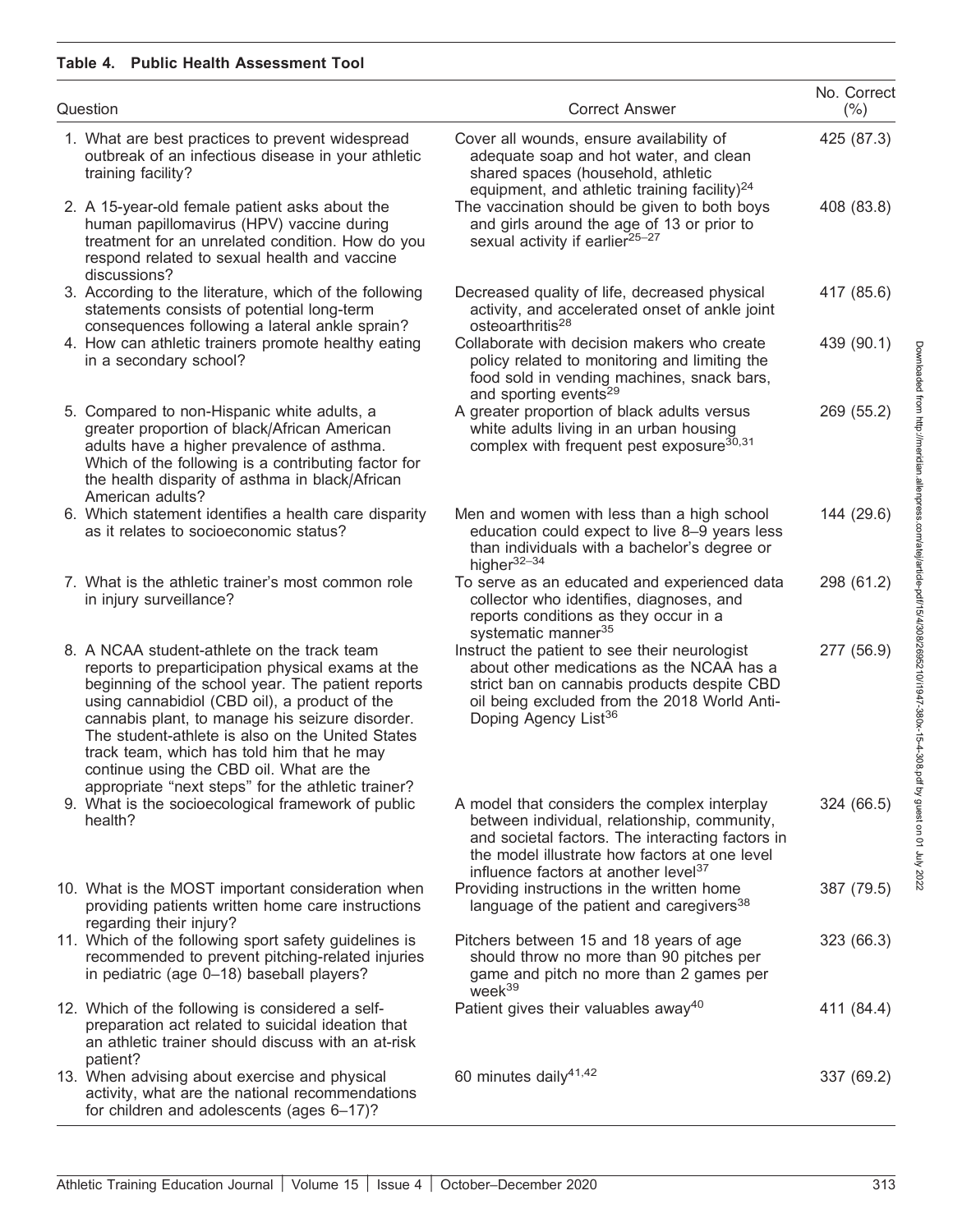### Table 4. Continued

| Question |                                                                                                                                                                                                                                                                                                                                                                            | <b>Correct Answer</b>                                                                                                                            | No. Correct<br>(% ) |  |
|----------|----------------------------------------------------------------------------------------------------------------------------------------------------------------------------------------------------------------------------------------------------------------------------------------------------------------------------------------------------------------------------|--------------------------------------------------------------------------------------------------------------------------------------------------|---------------------|--|
|          | 14. A soccer player suffers a first-degree ankle<br>sprain. The evaluation determines range of<br>motion and strength deficits at the ankle that<br>have limited their ability to ambulate immediately<br>after the injury. What valid and reliable tool<br>should the athletic trainer consider incorporating<br>as a comprehensive evaluation measure of the<br>patient? | General, multidimensional outcome measure<br>such as the Short Form/Veteran RAND<br>Health Survey (SF-36 or VR-36) <sup>43,44</sup>              | 17(3.5)             |  |
|          | 15. Concussion is a significant issue at all levels of<br>play. Which of the following may be an<br>acceptable primary prevention strategy for<br>decreasing concussion risk?                                                                                                                                                                                              | Implementing a preseason neck strengthening<br>program <sup>45-47</sup>                                                                          | 243 (49.9)          |  |
|          | 16. A secondary school student-athlete states they<br>are feeling "powerless," "on edge," and "tired."<br>Upon examination, you identify tachycardia and<br>tachypnea with reported gastrointestinal<br>problems and muscle stiffness. What condition<br>do these signs and symptoms lead you to<br>believe the patient is suffering from?                                 | Anxiety disorder <sup>48</sup>                                                                                                                   | 373 (76.6)          |  |
|          | 17. What is a secondary prevention measure for<br>anterior cruciate ligament (ACL) injuries that<br>could be implemented for a female soccer team?                                                                                                                                                                                                                         | Integration of a comprehensive neuromuscular<br>training program <sup>49</sup>                                                                   | 324 (66.5)          |  |
|          | 18. What is the NCAA protocol regarding heat<br>acclimatization to prevent environmental heat<br>illnesses?                                                                                                                                                                                                                                                                | A 5-day acclimatization period required for all<br>athletes regardless of arrival to preseason<br>practice <sup>50,51</sup>                      | 125(25.7)           |  |
|          | 19. Proper assessment of suspected concussions is<br>an important secondary prevention strategy.<br>According to the 2017 Berlin statement, which of<br>the following best describes critical elements of<br>the sideline assessment?                                                                                                                                      | Observation of signs, symptom reporting and<br>interview, verbal cognitive evaluation, balance<br>evaluation, clinical examination <sup>52</sup> | 370 (76.0)          |  |

Abbreviation: NCAA, National Collegiate Athletic Association.

 $= 0.38$ ,  $P = .402$ ). Finally, we did not identify significant differences between groups of participants with 1 to 5, 6 to 10, 11 to 15, 16 to 20, 21 to 25, and more than 25 years of credentialed experience with regard to actual-knowledge score  $(F_{5,485} = 2.199, P = .05)$ , whereby the differences between groups was nominal (range  $= 11.78 - 12.82$  points).

## **DISCUSSION**

Previous literature has called for the need for ATs to expand their professional focus beyond the individual level, $2,3$  yet our data represent that the practicing AT is not able to recognize the individual-level integration of public health concepts and athletic training skills. In our sample, we identified a knowledge gap related to perceived and actual knowledge of public health topics, specifically with knowledge-use questions related to health-related quality of life, environmental factors, and social determinants of health. We believe that much of the problem in the ''lack of knowledge'' is due to an absence of continued education by currently practicing clinicians directed at public health topics. Previous research has identified that ATs typically seek continuing education respective to daily clinical problems related to their practice.53 This characteristic of self-directed learners is also demonstrated in the fact that personal and professional experiences, rather than knowledge gaps, direct ATs' choices for continuing education.<sup>14,54</sup> It can be inferred that ATs do not regularly practice or recognize

their knowledge gaps related to public health topics, and therefore may not seek out continuing education related to this area.

The delivery of prevention and wellness is at an interesting time in athletic training in which the domains of athletic training clinical practice align with the public health framework. However, the implementation of public health topics on a broader scale outside of the daily clinical problems in the athletic training facility may be failing to address community-wide health behaviors and outcomes. The impact of these data has magnifying effects when these individuals serve as preceptors and fail to model public health knowledge, skills, and abilities to the athletic training students they clinically mentor. As such, our data support that there are foundational knowledge deficits with individual-level public health topics that must be addressed before expanding into population-level or community-based health. Yet, if ATs are not engaging with continuing education efforts in individuallevel public health topics, they will not be able to understand or implement population-level initiatives in their clinical practice. This important gap must first be bridged through continuing education for those already practicing in order for the profession to truly engage in prevention and wellness at a population level. When continuing education does not occur, there is a hindrance to the delivery of high-quality patient care.<sup>55</sup>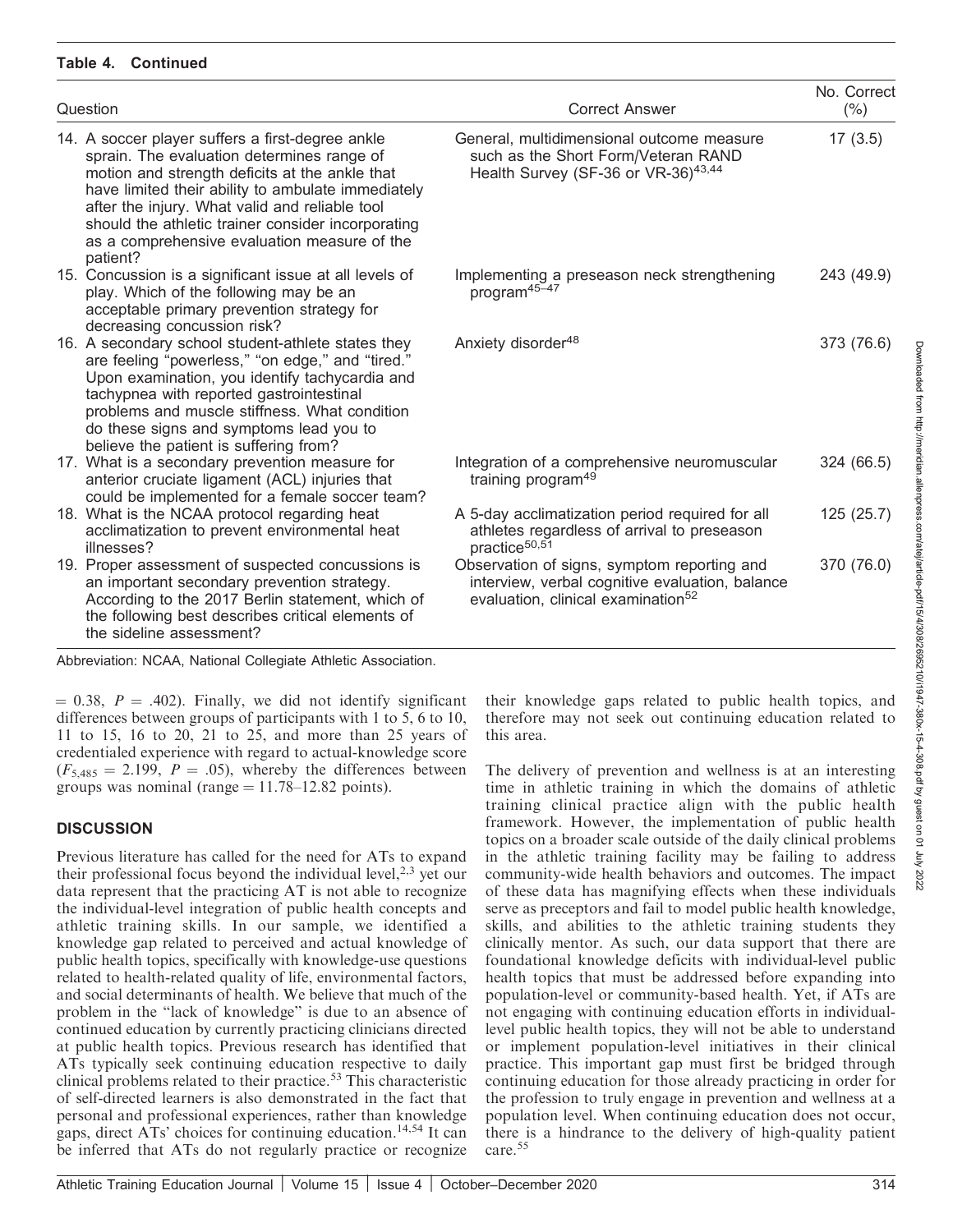One might think that our recommendations to resolve knowledge gaps through continuing education, particularly in areas of knowledge deficits, may be in conflict with the new CAATE standards relative to contemporary expertise for program directors, clinical education coordinators, core faculty, and preceptors (standards 37, 39, 42, and 45, respectively).<sup>12</sup> However, there is a place for both maintaining competence in all domains of practice and developing contemporary clinical expertise with personal and professional development. Specifically, the Board of Certification and many state practice acts indicate that continuing education to promote continued competence, the development of current knowledge and skills, and the enhancement of professional skills and judgment related to the practice of athletic training are required to maintain competence. To maintain competence in athletic training, one would need to demonstrate competence in all domains of clinical practice, while still developing areas of contemporary expertise that complement instructional assignments and clinical practice specialties.

#### Public Health: Current Realities and Future Direction

The Institute for Health Improvement developed the Triple Aim framework, which describes 3 overall goals for health systems to strive for in order to optimize the systems performance.<sup>56</sup> The Triple Aim for population health includes a 3-pronged approach: improvement of the individual patient experience, improved health of populations, and lowering the costs associated with health care.<sup>56</sup> These 3 individual goals of the Triple Aim are interconnected, meaning that attempts to achieve one goal could impact the others. For instance, if providers want to improve individual patient health or experience, this potentially could increase health care costs. Therefore, it is imperative that ATs have a better understanding of not only individual-level and population-level public health concepts, but also how these initiatives impact the cost of care and influence one another. From the population health dimension, measures of health/functional status, $57,58$  assessing risk,59,60 understanding the incidence and prevalence of diseases,  $61,62$  and appreciating the years of potential life lost<sup>63,64</sup> are all relevant standards for ATs to be competent in as they deliver patient care.

The public health realm has 3 domains and 10 essential services related to public health.<sup>65</sup> The 3 domains are health services, health protection, and health improvement.<sup>65</sup> In health services, the essential services include assuring a competent health services workforce, evaluating health services, linking people to needed health services, and developing policies and plans.<sup>65</sup> The health protection domain includes the essential services of enforcing laws and regulations, protecting the environment and workplace, and diagnosing and investigating health problems.<sup>65</sup> Finally, the health improvement domain includes informing, educating, and empowering the public; monitoring health status of the population; and mobilizing community action.<sup>65</sup> The data gathered in this study indicate that ATs may need continuing education directed at these 3 domains, specifically health protection and health improvement.

As the intersection of athletic training and public health occurs, ATs who are working in both the clinical and education sectors must be cognizant of the Triple Aim and the public health essential services.<sup>56</sup> The current realities include a movement for population health with activities designed and directed to improving the health of the patient.<sup>56</sup> In athletic training, we have continually focused on implementing the measures of the population health dimension through a singular lens, without respect to our colleagues' experiences throughout the country. Particularly in the area of sport-related concussion, we have placed an emphasis on sharing injury prevention methods such as the Heads Up Football program with stakeholders at the interpersonal and community levels of the socioecological model of intervention.66,67 As we continue to progress, interprofessional educational opportunities centered on public health may be an advantageous technique that brings learners from several disciplines together for a common goal to achieve the Triple Aim and maximize potential team-based care.<sup>68,69</sup> Moreover, ATs should consider that teamwork does not always mean working alongside other members of the health care community. The socioecological model of public health stresses the importance of how interactions with different levels of influence can determine the health of the individual.<sup>67</sup> The framework emphasizes the role of intraprofessional practice, or the collaboration of ATs to gather, analyze, and communicate patient outcomes.<sup>70</sup> Although the practice is uncommon throughout daily clinical practice, the dissemination of data is essential to epidemiology and injury surveillance.<sup>35</sup> As a profession, we must educate future ATs and encourage practicing clinicians about the ''how'' and "why" of intraprofessional collaboration through the lens of injury surveillance.

## Educating the Next Health Care Leader

One of the findings of this study demonstrated that ATs scored lower and felt less confident in their ability to evaluate social determinants of health, environmental factors, and health-related quality of life of their patients. If ATs are unable to appropriately determine factors that will influence their patients' health and overall health-related quality of life, they will not be able to inform, educate, or empower patients, nor will ATs be able to guide or connect patients to the appropriate needed health services.<sup>71</sup> Further, the inability of ATs to assess environmental conditions makes them unable to enforce laws and regulations in order to protect the environment and workplace for their patients.<sup>72</sup> Therefore, athletic training programs should consider integrating curriculum related to these concepts, specifically on how learners can engage with individual and population-level public health initiatives.

In professional education, we suggest that athletic training program administrators use a spiral curriculum method when addressing public health.<sup>73</sup> Although the requirement for foundational knowledge in public health and epidemiology is now listed in the CAATE standards, a program can be compliant with this standard by simply requiring it as a prerequisite course during the preprofessional phase. However, there is a strong likelihood that an introductory public health course will not specifically outline the intersection of public health and athletic training, thus leaving the student without a connection between the 2 fields. We suggest that public health topics be integrated throughout all aspects of the curriculum, rather than a singular class or experience, reinforcing previous learning outcomes while increasing in complexity.<sup>73</sup> During the spiral curriculum, we recommend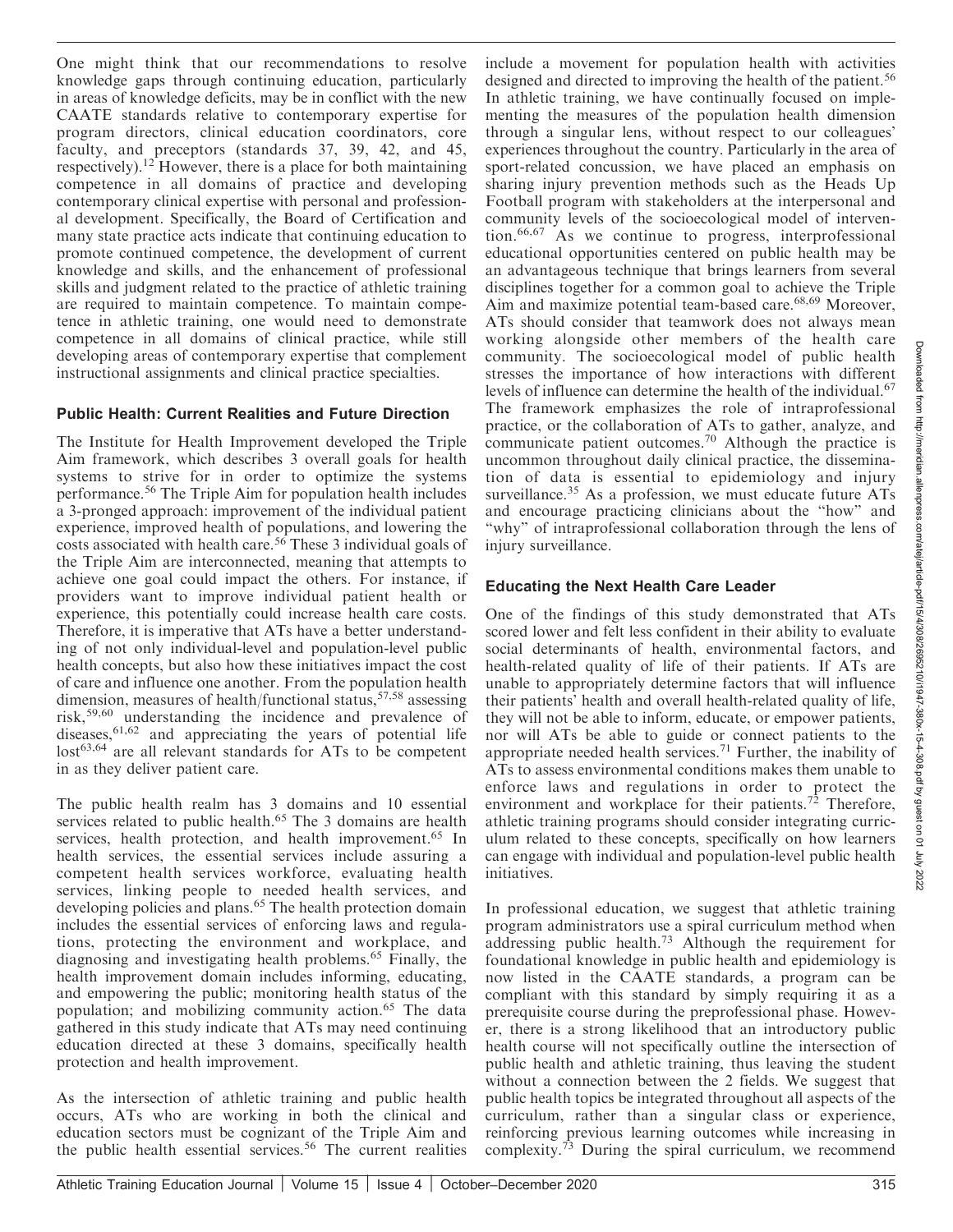Downloaded from http://meridian.allenpress.com/atej/article-pdf/15/4/308/2695210/11947-380x-15-4-308.pdf by guest on 01 July Downloaded from http://meridian.allenpress.com/atej/article-pdf/15/4/308/2695210/i1947-380x-15-4-308.pdf by guest on 01 July 2022

that educators seek to develop students' appreciation for population health while allowing them to practice individuallevel public health in order for the students to achieve competence by exploring similar concepts in multifaceted situations.<sup>73</sup>

For the duration of the curriculum, educators must also consider instructional strategies and educational techniques relative to public health topics. It is most likely that real-time patient encounters and meaningful population health initiatives would emphasize the importance of public health during clinical practice. Previous research<sup>74</sup> has cited that practical experience related to health care delivery in community-based models provides a valuable opportunity to achieve practical application outside of the classroom. In addition, the use of simulation may serve as a supplement to clinical education with scenarios designed around social justice topics. For example, positive student learning outcomes have been noted with simulations for low socioeconomic status/poverty<sup>75</sup> and integrating the social determinants of health.<sup>76</sup>

The need to link people with health needs to community resources is the foundation of social determinants of health. The CAATE 2020 Standards for Accreditation of Professional Athletic Training Programs<sup>12</sup> list patient-centered care as a core competency. Under this core competency, standards 56, 57, and 60 highlight the need to advocate for populationbased health needs, identify health literacy and social determinants concerns, and use the disablement model for patient care.<sup>12</sup> These standards require the athletic training student to appreciate the role of whole-person health care. Moreover, a professional athletic training student should have opportunities to read policy from the Centers of Disease Control and Prevention Foundation and the World Health Organization as a means to be exposed to the global impact of health and wellness. Finally, educators should consider instructional strategies that allow the athletic training student to inform, educate, and empower the public with regards to their health needs. Outside of didactic education, clinical preceptors must embody and deploy public health behaviors by enforcing laws and regulations, educating the community, and providing opportunities for student growth in public health. Although preceptorship status was not a criterion of the study, we did identify that practicing clinicians, who are all qualified to serve as preceptors, lacked the practice behaviors and knowledge of key public health topics. It is vital that this knowledge and practice gap be narrowed during clinical practice.

In postprofessional athletic training programs, educators should consider incorporating several of the concepts we described in the professional education section with the emphasis of expanding the depth and breadth of students' base knowledge. Postprofessional athletic training students must be in an endless loop of integrating policy with practice. For example, the clinician must develop policies and plans with evaluation tactics. The American Association of Colleges of Nursing sets similar standards for the doctor in nursing practice (DNP) degree, requiring that graduates be able to develop and evaluate care delivery on a system level to entire patient panels, not just individual patients.<sup>77</sup> Further, DNP graduates are expected to use health policy to develop practice-level and system-level initiatives to improve the quality of care.<sup>77</sup> There is a need to evaluate their (DNPs

and ATs) health care services through quality improvement and point-of-care analyses.<sup>78</sup> And finally, postprofessional athletic training students should mobilize community action. Throughout this process, the educator can maximize the clinical education opportunities of the practicing clinician. There should be emphasis placed upon exploring and challenging the status quo of health care with regards to community service learning opportunities<sup>79</sup> by intermingling the daily patient panel with community health tactics to implore behavioral change.

Finally, with regards to residency and fellowship programs in athletic training, we must be cognizant of the specialty area with a direct link to public health. The CAATE has identified 8 specialty competency areas of focus for athletic training residency programs, with one area being prevention and wellness. As of 2019, there are no residency programs accredited in this focused area of practice. The authors recommend that educators and clinicians wishing to create a prevention and wellness residency program ensure that the AT be able to develop advanced practice behaviors consistent with the focused area of practice. In medicine, the preventative medicine specialty area is assessed using the public health and general preventive medicine milestones that are fully described in Table 5.<sup>80</sup> Through these milestones, we believe an AT with specialty preparation in this area of focus should be able to diagnose and evaluate health problems, mobilize community action, monitor the health of the population, and empower the public.

#### Becoming an Agent of Change Versus a Passive **Observer**

Educational theory has supported the concept that the more involved a learner is, the greater the amount of memory and replication that will be able to occur. Athletic training programs should be preparing students to engage in and practice these public health topics as change agents rather than as passive observers. A change agent has been defined as one who takes on the role for initiation and management of change, whereas a passive observer does not engage with the process and initiation of change.<sup>81</sup> For example, as ATs record and document as passive observers, they are completing a key aspect of patient care, yet the data remain only in the electronic medical record.82,83 To become a true change agent, the AT should consider downloading and analyzing the patient's medical record to create specific prevention and wellness plans based on risk and previous injury. Finally, ATs should consider compiling injury data from their clinical site to initiate prevention policies based on their findings.84,85 The final step is how an AT accomplishes both population-level public health practice and being a change agent in the profession.

The modeling of these behaviors, which is rooted in social learning theory,<sup>13</sup> to other ATs and students can socialize those around them to the importance of implementing not only individual-level but population-level public health initiatives. It is also key that the athletic training student be not only observing, but also actively engaged in authentic experiences that are facilitated by preceptors, which is a trademark of experiential learning.<sup>86</sup> As such, athletic training programs should consider preparing students to take on the role of becoming change agents by practicing public health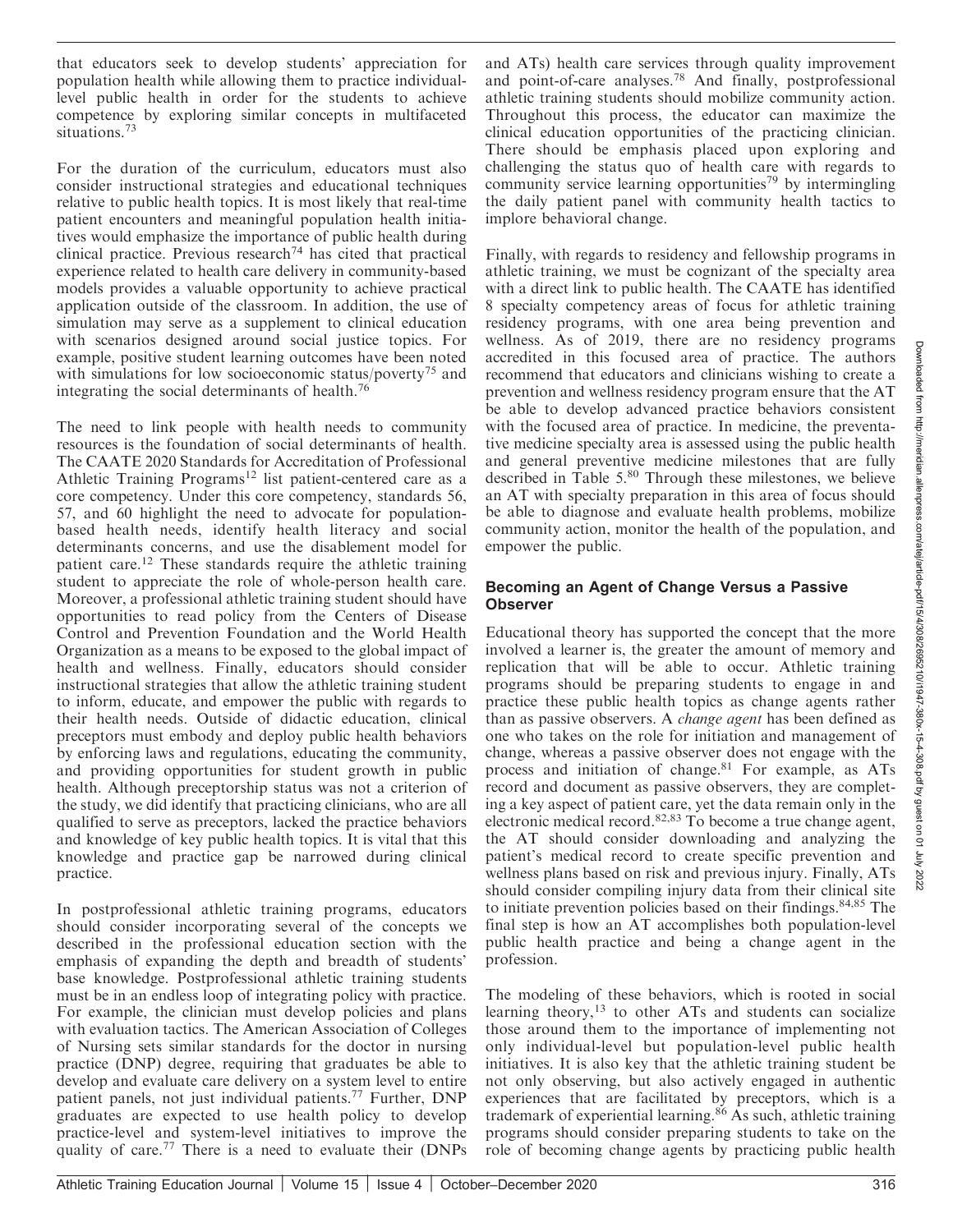### Table 5. The Preventive Medicine Milestone Project

| Milestone                                  | Description                                                                                                                                                                                                                                                                                                                                                                                                                                                                                                                                                                                                                                                                                                                                                                                                                                                                                                                                                                          |
|--------------------------------------------|--------------------------------------------------------------------------------------------------------------------------------------------------------------------------------------------------------------------------------------------------------------------------------------------------------------------------------------------------------------------------------------------------------------------------------------------------------------------------------------------------------------------------------------------------------------------------------------------------------------------------------------------------------------------------------------------------------------------------------------------------------------------------------------------------------------------------------------------------------------------------------------------------------------------------------------------------------------------------------------|
| Patient care                               | Apply skills in emergency preparedness and response<br>Monitor, diagnose, and investigate community health problems<br>Inform and educate populations about health threats and risks<br>Develop policies and plans to support individual and community health efforts<br>Evaluate population-based health services<br>Descriptive epidemiology: able to characterize the health of a community<br>Analytic epidemiology: able to design and conduct an epidemiologic study<br>Disease outbreak: investigate and respond to a cluster or outbreak<br>Design and operate a surveillance system<br>Clinical preventive services: analyze evidence regarding the performance of proposed<br>clinical preventive services for individuals and populations<br>Conditions of public health significance: implement appropriate clinical care for<br>individuals with conditions of public health significance<br>Select and provide appropriate evidence-based clinical preventive services |
| Medical knowledge                          | Behavioral health<br>Environmental health<br><b>Biostatistics</b>                                                                                                                                                                                                                                                                                                                                                                                                                                                                                                                                                                                                                                                                                                                                                                                                                                                                                                                    |
| Systems-based practice                     | Work and coordinate patient care effectively in various health care delivery settings and<br>systems<br>Incorporate considerations of cost awareness and risk-benefit analysis in patient and/or<br>population-based care, as appropriate<br>Work in interprofessional teams to enhance patient safety and improve patient care<br>quality; advocate for quality patient care and optimal patient care systems; participate<br>in identifying system errors and implementing potential systems solutions                                                                                                                                                                                                                                                                                                                                                                                                                                                                             |
| Practice-based learning<br>and improvement | Identify strengths, deficiencies, and limits in one's knowledge and expertise; set learning<br>and improvement goals and identify and perform appropriate learning activities using<br>information technology, evidence from scientific studies, and evaluation feedback;<br>systematically analyze practice using quality improvement methods, and implement<br>changes with the goal of practice improvement                                                                                                                                                                                                                                                                                                                                                                                                                                                                                                                                                                       |
| Professionalism                            | Compassion, integrity, and respect for others, as well as sensitivity and responsiveness<br>to diverse patient populations, including diversity in gender, age, culture, race,<br>religion, disabilities, and sexual orientation; knowledge about, respect for, and<br>adherence to the ethical principles relevant to the practice of medicine, remembering<br>in particular that responsiveness to patients that supersedes self-interest is an<br>essential aspect of medical practice<br>Accountability to patients, society and the profession                                                                                                                                                                                                                                                                                                                                                                                                                                  |
| Interpersonal communication<br>and skills  | Communicate effectively with patients, families, and the public, as appropriate, across a<br>broad range of socioeconomic and cultural backgrounds; communicate effectively with<br>physicians, other health care professionals, and health-related agencies; work<br>effectively as a member or leader of a health care team or other professional group;<br>act in a consultative role to other physicians and health professionals<br>Maintain comprehensive, timely, and legible medical records, including electronic health<br>records                                                                                                                                                                                                                                                                                                                                                                                                                                         |

topics at both the individual and population levels. Specifically, ATs can accomplish this through modeling behaviors.

## Limitations and Future Considerations

The limitations of this study are respective to the participants we studied. For the purpose of the study, we examined practicing clinicians. The new standards will be deployed for upcoming athletic training students, yet are not required for the already practicing clinician. We believe the knowledge and practice behaviors for the public health topics could be based on educational background, previous clinical practice experiences, media exposure, and other contextual factors. While the call to action in previous literature was to explore ATs' knowledge and integration of population health, we sought to study the knowledge and integration of individual-level public health topics. The goal now is to take the individual-level data collected from this study accompanied by the curricular recommendations for athletic training programs in the discussion on how we, as a profession, can leverage our foundational knowledge of public health into a population health model. As such, future research should explore the successes and barriers to population health implementation for the practicing clinician.

## **CONCLUSIONS**

In an effort to improve clinicians' knowledge and practice of public health, ATs should seek out continuing education related to the Healthy People 2020 areas and the preventative medicine milestones, and should deploy actionable steps in their daily practice related to community-based health

Downloaded from http://meridian.allenpress.com/atej/article-pdf/15/4/308/2695210/1947-380x-15-4-308.pdf by guest on 01 July 2022 Downloaded from http://meridian.allenpress.com/atej/article-pdf/15/4/308/2695210/i1947-380x-15-4-308.pdf by guest on 01 July 2022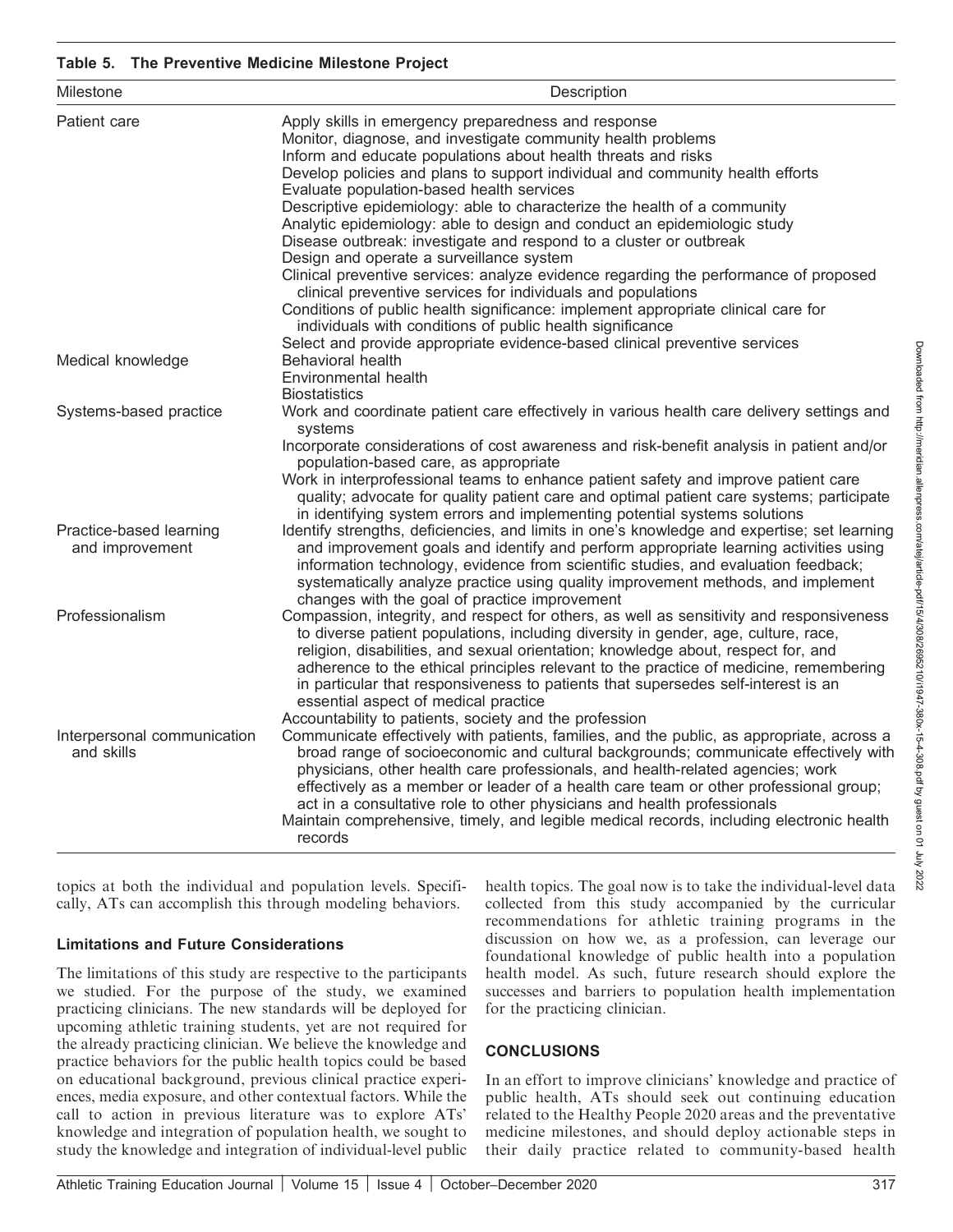promotion. Athletic trainers lacked the knowledge and practice behaviors of 3 key public health areas, including the social determinants of health, environmental factors, and assessing health-related quality of life. The participants lacked baseline knowledge recall and use of public health principles. Additionally, the participants held a higher perception of their knowledge before taking the knowledge assessment than afterward, emphasizing the move from unconscious incompetence to conscious incompetence as they were able to identify what public health entails yet did not have specific knowledge in the public health topic areas. Moreover, it is key that ATs recognize the intersection of athletic training practice and public health topics. As postbaccalaureate athletic training programs begin requiring foundational knowledge in public health and epidemiology, practicing clinicians, preceptors, and educators must work diligently to improve their knowledge and practice of public health.

#### ACKNOWLEDGMENTS

We thank the expert members from the Delphi panel for their support in creating the instrument used for this study. The Delphi panel of experts included Bradley Sage, MS, ATC (Indiana University); Karen Roos, PhD, MSPT, ATC (California State University, Long Beach); Marc Norcross, PhD, ATC (Oregon State University); Mark Hoffman, PhD, ATC, FACSM (Oregon State University); Melissa Howard, PhD, MPH (Florida International University); Michael Koester, MD (Slocum Center for Orthopedics and Sports Medicine); Richelle Williams, PhD, ATC (A.T. Still University); Samuel Johnson, PhD, ATC, CSCS (Oregon State University); Tamara Valovich McLeod, PhD, ATC, FNATA (A.T. Still University) and Zachary Kerr, PhD, MPH (University of North Carolina at Chapel Hill).

#### REFERENCES

- 1. Hoffman M. The athletic trainer's contribution to public health practice. Athl Train Educ J. 2016;11(2):70–71.
- 2. Hoffman M, Bovbjerg V, Hannigan K, et al. Athletic training and public health summit. J Athl Train. 2016;51(7):576–580.
- 3. Hoffman MA, Johnson ST, Norcross MF. The intersection of athletic training and public health. J Athl Train. 2019;54(2):121.
- 4. Lam KC, Valier ARS, Anderson BE, McLeod TCV. Athletic training services during daily patient encounters: a report from the Athletic Training Practice-Based Research Network. J Athl Train. 2016;51(6):435–441.
- 5. Kindig D, Stoddart G. What is population health? Am J Public Health. 2003;93(3):380–383.
- 6. CDC Foundation. What is public health? http://www. cdcfoundation.org/content/what-public-health. Accessed March 11, 2020.
- 7. Henderson J. The 2015 Athletic Trainer Practice Analysis Study. Omaha, NE: Board of Certification; 2015.
- 8. Broglio SP, Cantu RC, Gioia GA, et al. National Athletic Trainers' Association position statement: management of sport concussion. J Athl Train. 2014;49(2):245–265.
- 9. Palmieri-Smith RM, Cameron KL, DiStefano LJ, et al. The role of athletic trainers in preventing and managing posttraumatic osteoarthritis in physically active populations: a consensus

statement of the Athletic Trainers' Osteoarthritis Consortium. J Athl Train. 2017;52(6):610–623.

- 10. Casa DJ, Anderson SA, Baker L, et al. The inter-association task force for preventing sudden death in collegiate conditioning sessions: best practices recommendations. Strength Cond J. 2015;37(6):113–116.
- 11. Dompier TP, Kucera KL, Drezner J, Casa DJ, Register-Mihalik J, Guskiewicz KM. Sudden death and catastrophic injury reporting: a call to action for athletic trainers. J Athl Train. 2019;54(2):122–123.
- 12. 2020 Standards for accreditation of professional athletic training programs. Commission on Accreditation of Athletic Training Education Web site. https://caate.net/wp-content/uploads/2019/ 08/2020-Standards-Final-7-15-2019.pdf. Accessed March 11 2020.
- 13. Peer KS, McClendon RC. Sociocultural learning theory in practice: implications for athletic training educators. J Athl Train. 2002;37(4)(suppl):S136.
- 14. Eberman LE, Tripp BL. Effect of performance feedback on perceived knowledge and likelihood to pursue continuing education. Athl Train Educ J. 2011;6(2):69–75.
- 15. Edler JR, Eberman LE, Kahanov L, Roman C, Mata HL. Athletic trainers' knowledge regarding airway adjuncts. Athl Train Educ J. 2015;10(2):164–169.
- 16. Neil ER, Eberman LE, Games KE, Kahanov L. Emergency health care providers lack knowledge about managing the spineinjured athlete. Athl Train Educ J. 2018;13(3):219–226.
- 17. Wallace J, Covassin T, Nogle S, Gould D, Kovan J. Knowledge of concussion and reporting behaviors in high school athletes with or without access to an athletic trainer. *J Athl Train*. 2017;52(3):228–235.
- 18. Eberman LE, Cleary MA. Development of a heat-illness screening instrument using the Delphi panel technique. J Athl Train. 2011;46(2):176–184.
- 19. Yousuf MI. Using experts' opinions through Delphi technique. Pract Assess Res Eval. 2007;12(4):1–8.
- 20. Koh HK, Piotrowski JJ, Kumanyika S, Fielding JE. Healthy people: a 2020 vision for the social determinants approach. Health Educ Behav. 2011;38(6):551–557.
- 21. McClaskey D. The relevance of athletic training to public health. Int J Athl Ther Train. 2012;17(3):1–6.
- 22. Koh HK, Blakey CR, Roper AY. Healthy People 2020: a report card on the health of the nation. JAMA. 2014;311(24):2475– 2476.
- 23. Flynn LR, Goldsmith RE. A short, reliable measure of subjective knowledge. J Bus Rev. 1999;46(1):57–66.
- 24. Romano R, Lu D, Holtom P. Outbreak of community-acquired methicillin-resistant Staphylococcus aureus skin infections among a collegiate football team. J Athl Train. 2006;41(2):141.
- 25. Petrosky E, Bocchini Jr JA, Hariri S, et al. Use of 9-valent human papillomavirus (HPV) vaccine: updated HPV vaccination recommendations of the advisory committee on immunization practices. MMWR Morb Mortal Wkly Rep. 2015;64(11):300.
- 26. Schiffman M, Castle PE. Human papillomavirus: epidemiology and public health. Arch Pathol Lab Med. 2003;127(8):930–934.
- 27. Gärtner BC, Meyer T. Vaccination in elite athletes. Sports Med. 2014;44(10):1361–1376.
- 28. Gribble PA, Bleakley CM, Caulfield BM, et al. Evidence review for the 2016 International Ankle Consortium consensus statement on the prevalence, impact and long-term consequences of lateral ankle sprains. Br J Sports Med. 2016;50(24):1496–1505.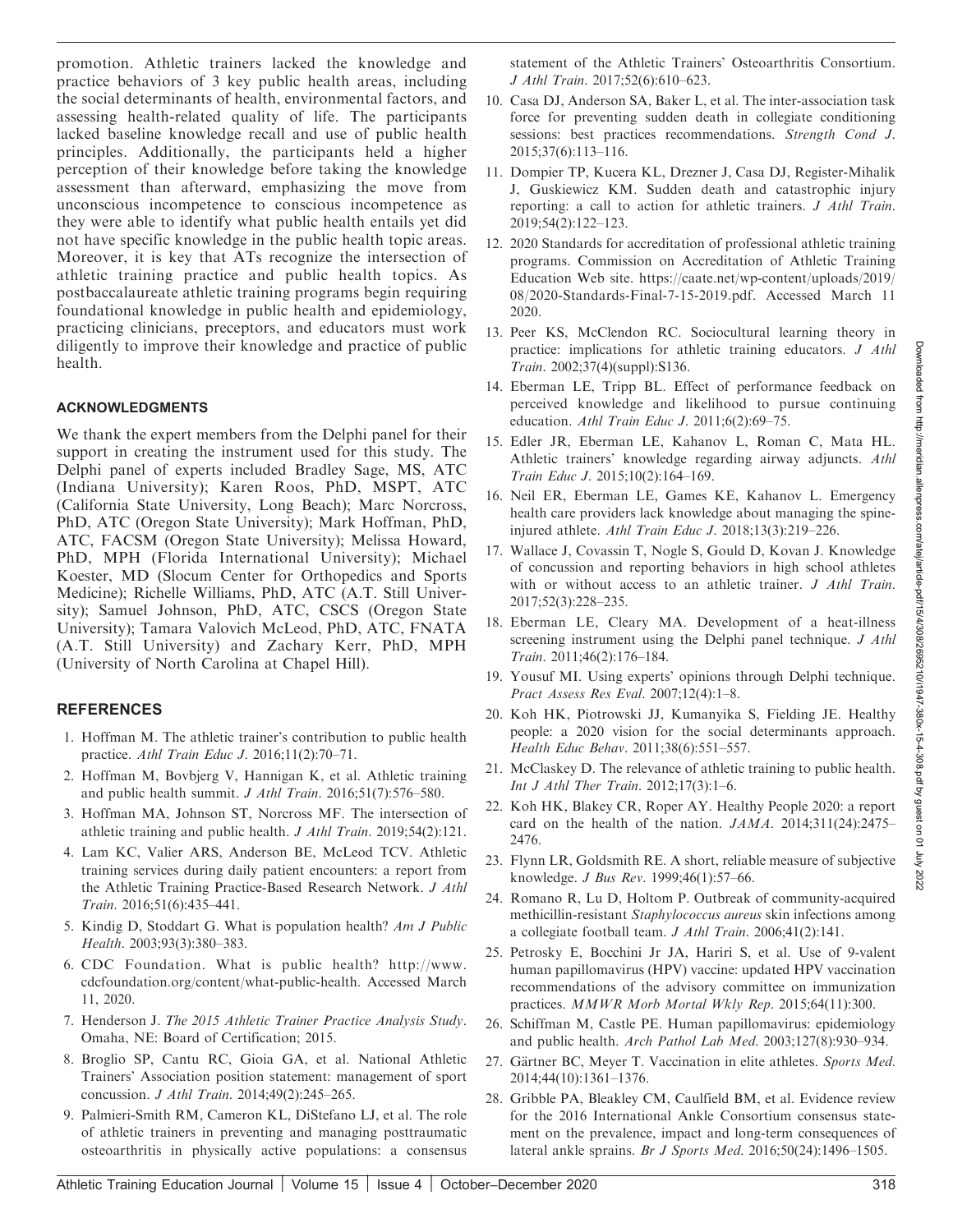- 29. Evans S, McKenzie J, Shannon B, Wechsler H. Guidelines for school health programs to promote lifelong healthy eating. MMWR Recomm Rep. 1996:45(RR-9):1–41.
- 30. Centers for Disease Control and Prevention. Health disparities experienced by black or African Americans—United States. MMWR Morb Mortal Wkly Rep. 2005;54(1):1–3.
- 31. National Academies of Sciences, Engineering, and Medicine; Health and Medicine Division; Board on Population Health and Public Health Practice; Committee on Community-Based Solutions to Promote Health Equity in the United States; Baciu A, Negussie Y, Geller A, et al, eds. The state of health disparities in the United States. In: Communities in Action: Pathways to Health Equity: Washington, DC: National Academies Press; 2017:57–98.
- 32. Braveman P, Gottlieb L. The social determinants of health: it's time to consider the causes of the causes. Public Health Rep. 2014;129(1)(suppl 2):19–31.
- 33. Pampel FC, Krueger PM, Denney JT. Socioeconomic disparities in health behaviors. Annu Rev Sociol. 2010;36:349–370.
- 34. National Center for Health Statistics. Health, United States, 2011: With Special Feature on Socioeconomic Status and Health. Hyattsville, MD: National Center for Health Statistics; 2012.
- 35. Kerr ZY. Athletic trainers: the originators of and continued experts in sports injury-surveillance data collection. J Athl Train. 2018;53(8):725–728.
- 36. Ware MA, Jensen D, Barrette A, Vernec A, Derman W. Cannabis and the health and performance of the elite athlete. Clin J Sports Med. 2018;28(5):480.
- 37. McLeroy KR, Bibeau D, Steckler A, Glanz K. An ecological perspective on health promotion programs. Health Educ Q. 1988;15(4):351–377.
- 38. America's health literacy: why we need accessible health information. US Department of Health and Human Services Web site. http://www.aaaceus.com/courses/nl0610/article2.html. Accessed March 11, 2020.
- 39. Valovich McLeod TC, Decoster LC, Loud KJ, et al. National Athletic Trainers' Association position statement: prevention of pediatric overuse injuries. J Athl Train. 2011;46(2):206–220.
- 40. Kalafat J. Adolescent suicide and the implications for school response programs. Sch Couns. 1990;37(5):359–369.
- 41. Kohl HW III, Craig CL, Lambert EV, et al. The pandemic of physical inactivity: global action for public health. Lancet. 2012;380(9838):294–305.
- 42. US Department of Health and Human Services. Physical activity guidelines for Americans. 2nd ed. https://health.gov/ paguidelines/second-edition/. Published 2018. Accessed March 11, 2020.
- 43. Andresen EM, Meyers AR. Health-related quality of life outcomes measures. Arch Phys Med Rehabil. 2000;81(suppl 2):S30–S45.
- 44. Tian-hui C, Lu L. A systematic review: how to choose appropriate health-related quality of life (HRQOL) measures in routine general practice? J Zhejiang Univ Sci B. 2005;6(9):936– 940.
- 45. Morrissey S, Dumire R, Causer T, et al. The missing piece of the concussion discussion: primary prevention of mild traumatic brain injury in student athletes. J Emerg Crit Care Med. 2019;3.
- 46. Demorest RA, Landry GL. Prevention of pediatric sports injuries. Curr Sports Med Rep. 2003;2(6):337–343.
- 47. Collins CL, Fletcher EN, Fields SK, et al. Neck strength: a protective factor reducing risk for concussion in high school sports. J Prim Prev. 2014;35(5):309–319.
- 48. Neal TL, Diamond AB, Goldman S, et al. Inter-association recommendations for developing a plan to recognize and refer student-athletes with psychological concerns at the collegiate level: an executive summary of a consensus statement. J Athl Train. 2013;48(5):716–720.
- 49. Donnelly C, Elliott B, Ackland T, et al. An anterior cruciate ligament injury prevention framework: incorporating the recent evidence. Res Sports Med. 2012;20(3–4):239–262.
- 50. Casa DJ, DeMartini JK, Bergeron MF, et al. National Athletic Trainers' Association position statement: exertional heat illnesses. J Athl Train. 2015;50(9):986–1000.
- 51. Parsons JT. 2014-15 NCAA Sports Medicine Handbook. Indianapolis, IN: National Collegiate Athletic Association; 2014.
- 52. Patricios JS, Ardern CL, Hislop MD, et al. Implementation of the 2017 Berlin Concussion in Sport Group Consensus Statement in contact and collision sports: a joint position statement from 11 national and international sports organisations. Br J Sports Med. 2018;52(10):635–641.
- 53. Cuppett MM. Self-perceived continuing education needs of certified athletic trainers. J Athl Train. 2001;36(4):388.
- 54. Knowles MS. Andragogy, not pedagogy. Adult Leadersh. 1968;16(10):350–352.
- 55. Edler JR, Eberman LE. Factors influencing athletic trainers' professional development through continuing education. Athl Train Educ J. 2019;14(1):12–23.
- 56. Berwick DM, Nolan TW, Whittington J. The triple aim: care, health, and cost. Health Aff. 2008;27(3):759–769.
- 57. Valier ARS, Jennings AL, Parsons JT, Vela LI. Benefits of and barriers to using patient-rated outcome measures in athletic training. J Athl Train. 2014;49(5):674–683.
- 58. Valovich McLeod TC, Snyder AR, Parsons JT, Curtis Bay R, Michener LA, Sauers EL. Using disablement models and clinical outcomes assessment to enable evidence-based athletic training practice, part II: clinical outcomes assessment. J Athl Train. 2008;43(4):437–445.
- 59. Onate JA, Everhart JS, Clifton DR, Best TM, Borchers JR, Chaudhari AM. Physical exam risk factors for lower extremity injury in high school athletes: a systematic review. Clin J Sport Med. 2016;26(6):435.
- 60. Jones T, Schmidt M, Moore T. Further validation of an opioid risk assessment tool: the Brief Risk Questionnaire. Ann Psychiatry Ment Health. 2015;3(3):1032.
- 61. Kerr ZY, Roos KG, Djoko A, et al. Epidemiologic measures for quantifying the incidence of concussion in National Collegiate Athletic Association sports. J Athl Train. 2017;52(3):167–174.
- 62. Lynall RC, Pietrosimone B, Kerr ZY, Mauntel TC, Mihalik JP, Guskiewicz KM. Osteoarthritis prevalence in retired National Football League players with a history of concussion and lower extremity injury.  $J$  Athl Train. 2017;52(6):518-525.
- 63. Winkelmann ZK, Crossway AK. Optimal screening methods to detect cardiac disorders in athletes: an evidence-based review. J Athl Train. 2017;52(12):1168–1170.
- 64. Gardner JW, Sanborn JS. Years of potential life lost (YPLL) what does it measure? Epidemiology. 1990;1(4):322–329.
- 65. Karkee R. Public health education in South Asia: a basis for structuring a master degree course. Front Public Health. 2014;2:88.
- 66. Kerr ZY, Dalton SL, Roos KG, Djoko A, Phelps J, Dompier TP. Comparison of Indiana high school football injury rates by inclusion of the USA Football ''Heads Up Football'' player safety coach. Orthop J Sports Med. 2016;4(5):2325967116648441.